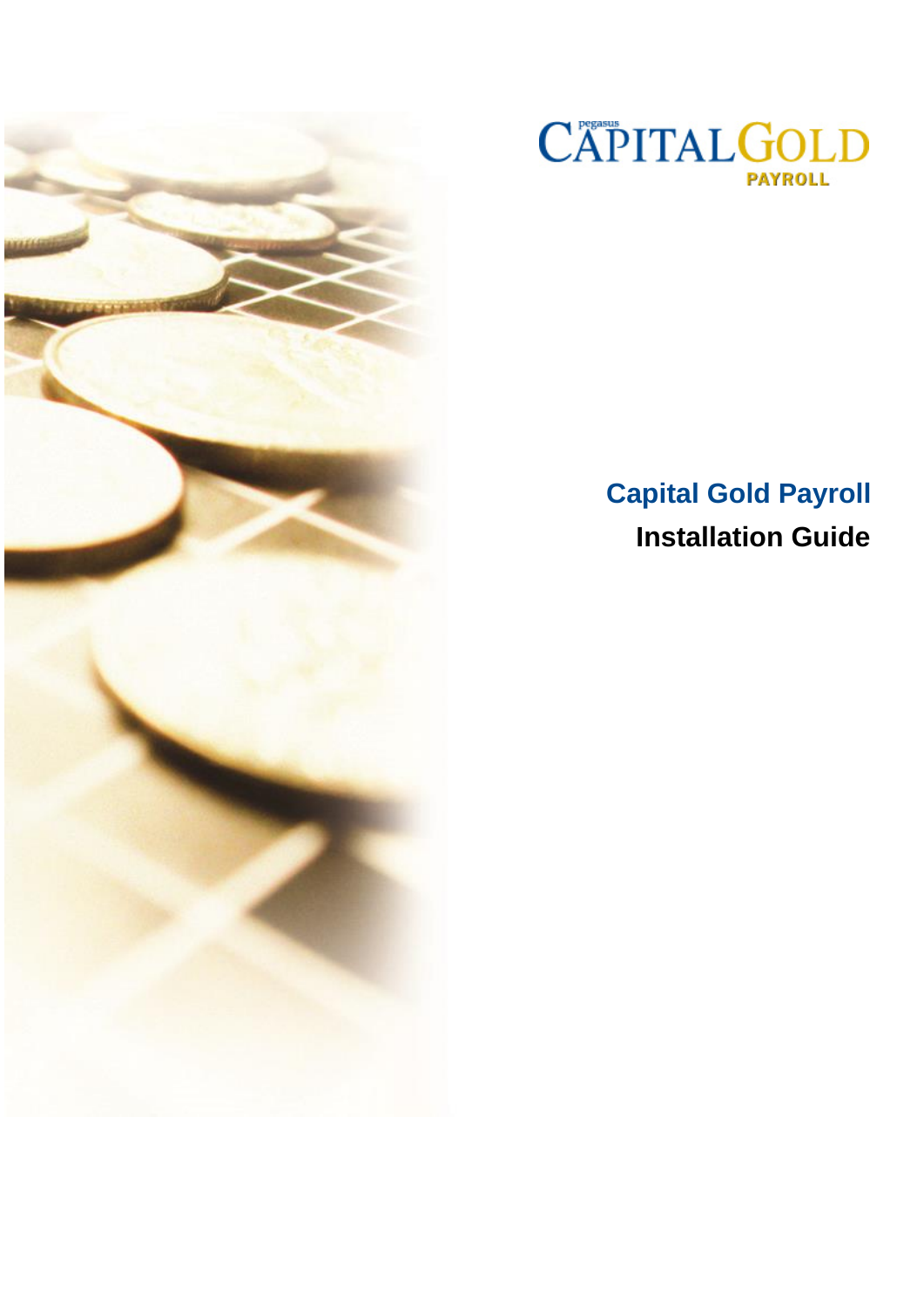

Capital Gold Payroll (4.10.00) Installation Guide © Pegasus Software (a trading name of Infor (United Kingdom) Limited). All rights reserved.

Manual published by: Pegasus Software Orion House Orion Way Kettering Northamptonshire NN15 6PE www.pegasus.co.uk

All rights reserved. No part of this guide or any accompanying programs may be copied, sold, loaned or in any way disposed of by way of trade or for any kind of profit or incentive without the express permission of Pegasus Software in writing, or as specified in the licence agreement which accompanies this guide and associated programs.

Whilst Pegasus Software takes reasonable steps to ensure that the contents of this guide are up to date, and correctly describe the functioning of the programs, neither Pegasus Software nor any of its Partners give any warranty that the guide is error free, nor that the programs will perform all functions stated in the guide. Pegasus Software has a policy of continual improvement of its software and accordingly this guide may describe features which are no longer available in the current release of the software available to customers, or which are proposed for a future release of the software. Under no circumstances will Pegasus Software or any of its Partners have any liability to any customer arising out of any error, omission or inaccuracy in this manual.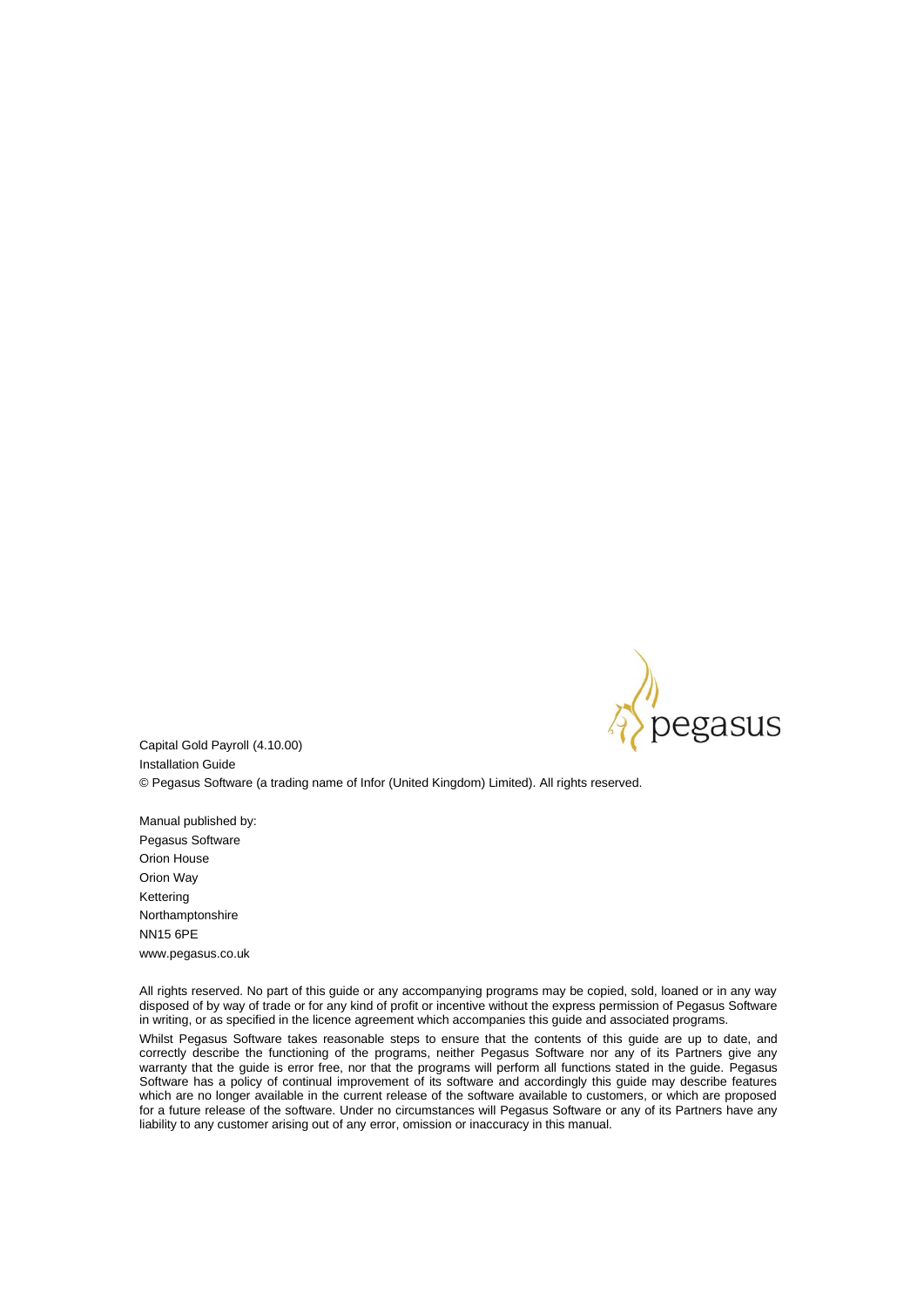## Contents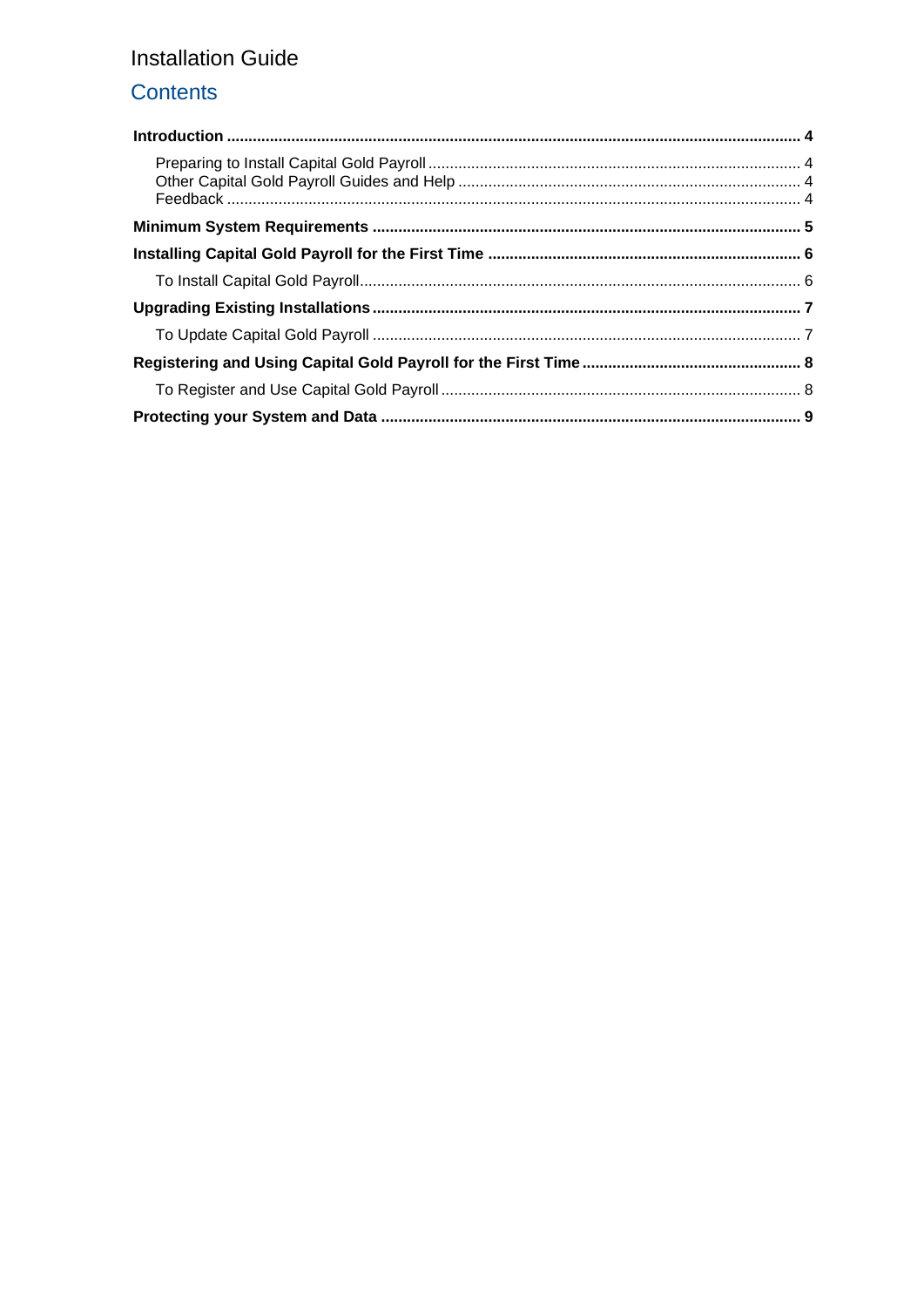#### <span id="page-3-0"></span>**Introduction**

#### <span id="page-3-1"></span>**Preparing to Install Capital Gold Payroll**

Before you begin to use your Capital Gold Payroll system, various tasks need to be carried out to ensure that the system is installed correctly and that you get the best service from the software.

We recommend that you:

- 1. Check that the computer complies with the system requirements listed on the next page.
- 2. Make sure you have your registration details to hand.
- 3. Install the software per the instructions in this guide, following the steps relevant to the type of installation.
- 4. Read the guides from the welcome screen displayed before you install Capital Gold Payroll.

If you are installing Capital Gold Payroll for the first time, you can use the demonstration data provided to learn about the basics of the product.

**Important:** Capital Gold Payroll can only be installed on a computer's local drive; it must not be installed on a network drive.

#### <span id="page-3-2"></span>**Other Capital Gold Payroll Guides and Help**

Other guides are installed in the **Helpfiles** folder. The default installation folder is C:\Pegasus\Gold Payroll\Helpfiles.

| Guide                                          | <b>Description</b>                                                                                                              |
|------------------------------------------------|---------------------------------------------------------------------------------------------------------------------------------|
| <b>Release Guide</b>                           | Contains details of the changes in the latest release.                                                                          |
| Readme                                         | Contains a summary of the latest release, plus any late breaking<br>information.                                                |
| Workplace<br><b>Pension Reform</b>             | Includes details of how to carry out your Auto Enrolment responsibilities<br>using Capital Gold Payroll.                        |
| <b>Auto Enrolment</b><br>Configuration<br>Tool | Explains the Auto Enrolment Configuration Tool in Capital Gold Payroll.                                                         |
| F1 Help                                        | Describes the screens and fields in Capital Gold Payroll. It is accessed<br>via the <b>Help</b> menu or by using the F1 button. |

#### <span id="page-3-3"></span>**Feedback**

Pegasus is interested to hear your views on the documents we provide. To give your feedback, send an email to **feedback@pegasus.co.uk**. Please type "Capital Gold Payroll Installation Guide" in the subject box.

**Please note that product support is not offered through the above email address.**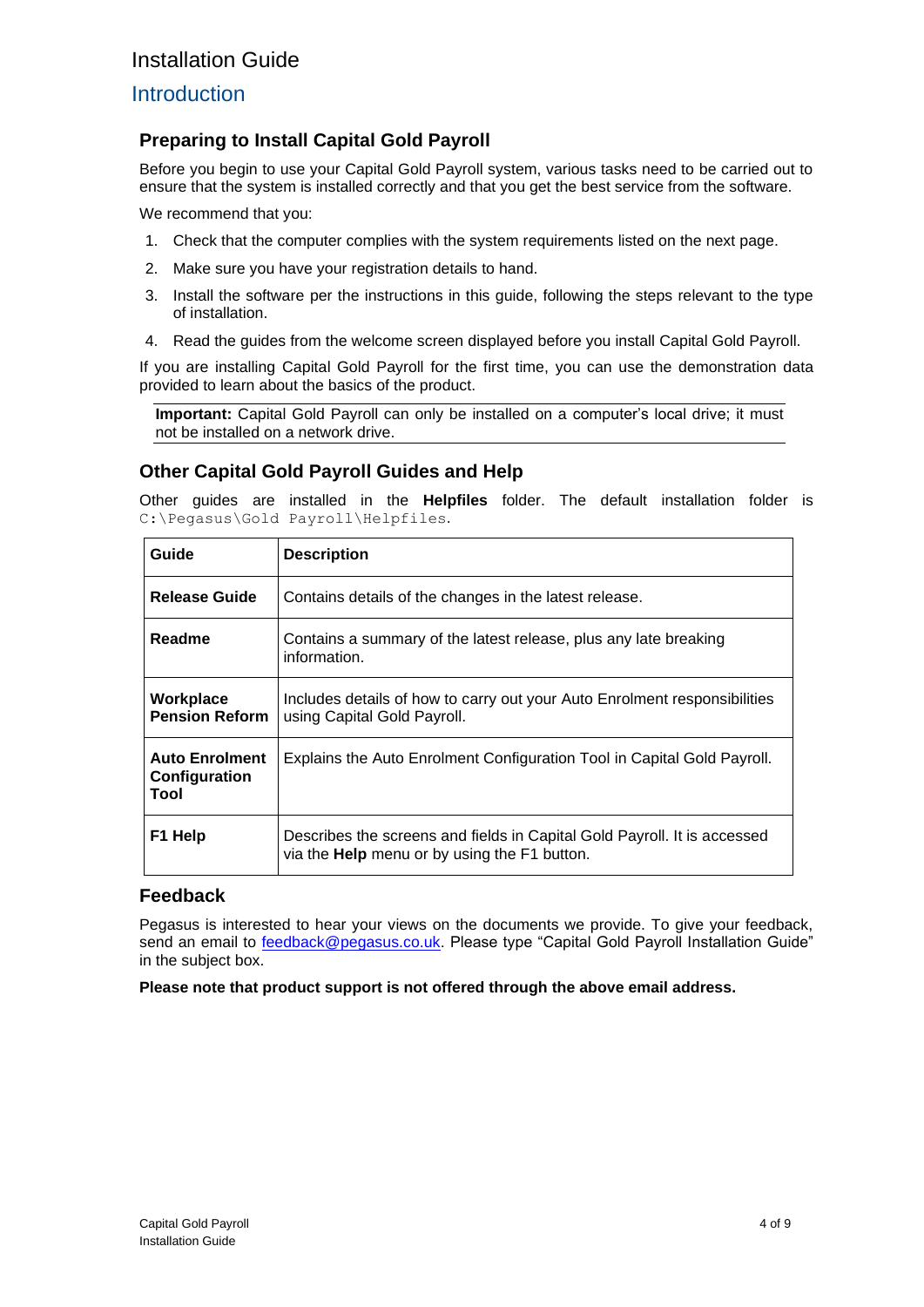## <span id="page-4-0"></span>Minimum System Requirements

The system requirements for Capital Gold Payroll are as follows:

| <b>Microsoft Windows</b> | Windows 8.1                                                                                              |
|--------------------------|----------------------------------------------------------------------------------------------------------|
|                          | Windows 10 Enterprise                                                                                    |
|                          | Windows 10 Pro                                                                                           |
|                          | Windows 11                                                                                               |
|                          | <b>Note:</b> We only support build versions of the above that are<br>currently within Microsoft support. |
|                          | Important: Capital Gold Payroll cannot be installed on<br>Microsoft Windows Server editions.             |
| <b>Memory</b>            | 1 GB                                                                                                     |
| <b>Programs</b>          | 100 MB                                                                                                   |
| <b>Monitor</b>           | Super VGA (800x600)                                                                                      |
| <b>Printer</b>           | Laser printer                                                                                            |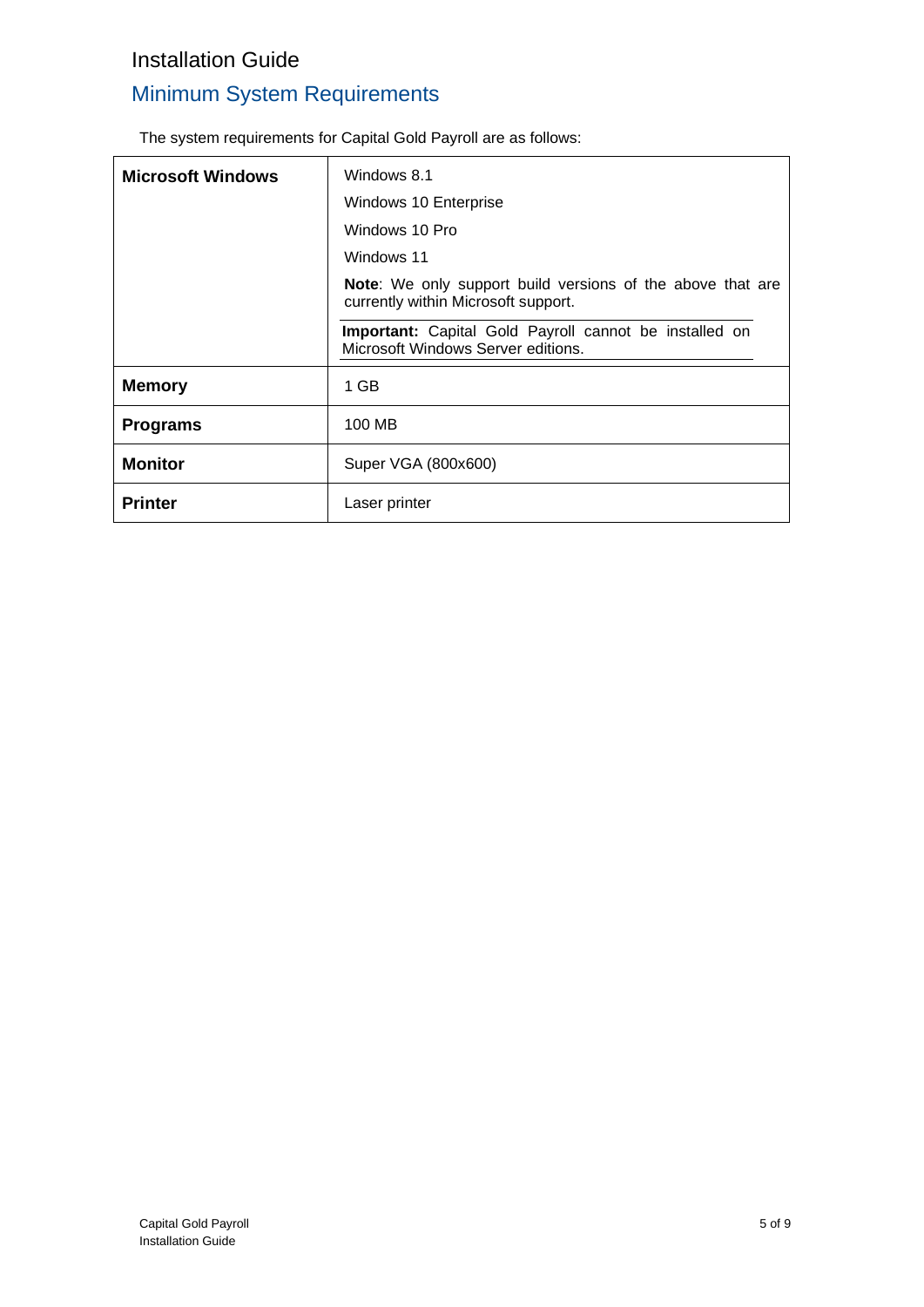## <span id="page-5-0"></span>Installing Capital Gold Payroll for the First Time

Follow these instructions to install Capital Gold Payroll. Before you start, make sure you have closed all your applications.

#### <span id="page-5-1"></span>**To Install Capital Gold Payroll**

- 1. You must download the software using a link provided in the release letter. Read the installation instructions carefully before attempting to download and install the software.
- 2. On the welcome screen:
	- i. View the guides.
	- ii. Click **Install Capital Gold Payroll** to install the product. You are warned if there are programs running that need to be closed or guides that need to be read.
- 3. Click **Next**. If you accept the terms of the agreement, click **Yes** to continue. If you do not agree with the terms, click **No** and the setup program will be abandoned.
- 4. If you accepted the terms, the **Choose Destination Location** dialog box will appear. The suggested location is C:\Pegasus\Gold Payroll.

If you want your programs installed in a different location, click the **Browse** command button and select the folder in which you want the programs installed. You need to remember the location for when you need to install an update to the programs at a later date.

**Important:** Capital Gold Payroll can only be installed on a computer's local drive; it must not be installed on a network drive. Also, you must not install Capital Gold Payroll in the C:\Program Files\... Or C:\Program Files (x86)\... location.

- 5. Click **Next**. The **Setup Type** dialog box appears. The default selection is **Typical** (see [Note](#page-5-2)  below). Accept this and click **Next**. The **Start Copying Files** dialog box appears. The settings are displayed to confirm your selections so far. If you need to change the settings, click **Back** to return to the appropriate setup stage to make your amendments. If the settings displayed are correct, click **Next**. The setup program will begin copying the files to your computer.
- 6. When the installation is completed, the **Setup Complete** dialog box appears. Click **Finish**.
- <span id="page-5-2"></span>7. A prompt might be displayed asking you to restart your computer. Even if this prompt does not appear, it is important that you restart your computer before you next start using the Capital Gold Payroll programs.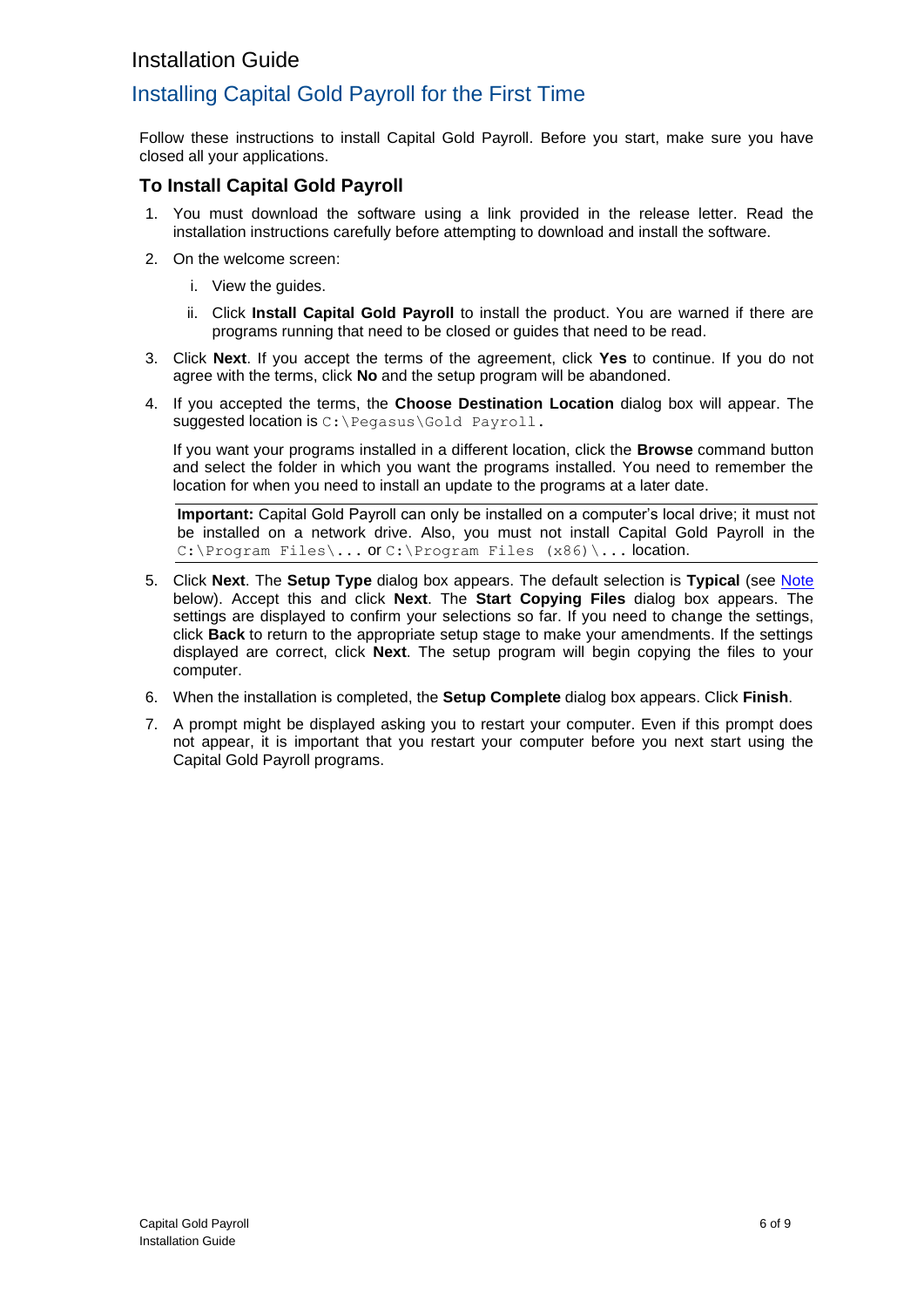### <span id="page-6-0"></span>Upgrading Existing Installations

You need to follow these instructions if you receive a new copy of Capital Gold Payroll that updates the one you have already installed.

#### <span id="page-6-1"></span>**To Update Capital Gold Payroll**

Before you start, make sure you have closed all your applications.

- 1. You must download the software using a link provided in the release letter. Read the installation instructions carefully before attempting to download and install the software.
- 2. On the welcome screen:
	- i. View the guides.
	- ii. Click **Install Capital Gold Payroll** to install the product. You are warned if there are programs running that need to be closed or guides that need to be read.
- 3. At the **Welcome** dialog box, click **Next**.
- 4. The **Software Licence Agreement** dialog box then appears. If you accept the terms of the agreement, click **Yes** to continue. If you do not agree with the terms, click **No** and the setup program will be abandoned.
- 5. If you accepted the terms, the **Choose Destination Location** dialog box will appear. The default location depends on the version of Windows on the computer. The suggested location is C:\Pegasus\Gold Payroll.

If your existing programs are installed in a different location, click the **Browse** command button and select the drive and folder in which the programs are installed. It is important that you use the same location originally specified when you installed Capital Gold Payroll for the first time.

- 6. Click **Next**. The **Setup Type** dialog box appears. Accept the default selection of **Typical** (see [Note b](#page-6-2)elow) and then click **Next**. The **Start Copying Files** dialog box appears. The settings are displayed to confirm your selections so far. If you need to change the settings, click **Back** to return to the appropriate setup stage to make your amendments. If the settings displayed are correct, click **Next**. The setup program will begin updating the files on your computer.
- 7. When the upgrade installation is completed, the **Setup Complete** dialog box appears. Click **Finish**.
- <span id="page-6-2"></span>8. A prompt might be displayed asking you to restart your computer. Even if this prompt does not appear, it is important that you restart your computer before you next start using the Capital Gold Payroll programs.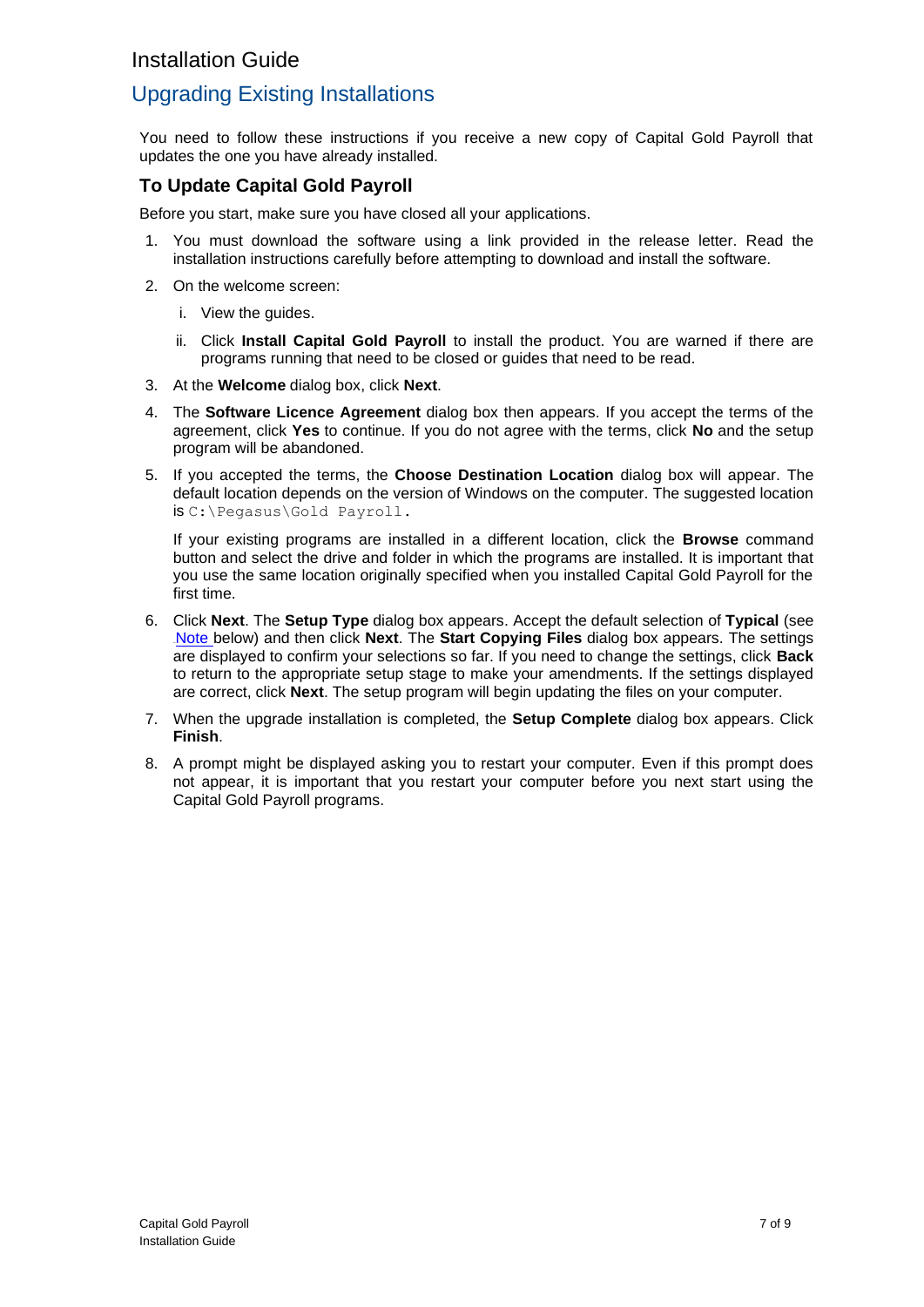## <span id="page-7-0"></span>Registering and Using Capital Gold Payroll for the First Time

Once Capital Gold Payroll has been installed, a menu option for Capital Gold Payroll will be available in the Programs section of the **Windows Start** menu. A Capital Gold Payroll shortcut folder is also available on the Windows desktop.

#### <span id="page-7-1"></span>**To Register and Use Capital Gold Payroll**

- 1. Click the Windows **Start** button.
- 2. Point to and click **Capital Gold Payroll**. The Capital Gold Payroll Log In screen appears.
- 3. What you do next depends on whether you use Capital Gold Payroll Plus Pack:
	- i. If you use Capital Gold Payroll Plus Pack, use a login name of CAPITAL with a blank password and click **OK**.
	- ii. If you do not use Capital Gold Payroll Plus Pack, leave the password box blank and click **OK**.

A dialog box then appears informing you that you have an unregistered copy of Capital Gold Payroll. To register the copy, click **Yes**. The **Capital Gold Licencing** screen appears. You need to complete the details on this screen to activate the software.

4. In **Licence No***,* type the licence number that appears on the registration certificate supplied with your software.

**Note:** that the licence number on the certificate will be shown as an alphabetic character followed by a five-digit number (for example, B54321, C12345 and so on). In the **Licence No** box you must omit the alphabetic character and ENTER THE DIGITS ONLY (for example, 54321, 12345 and so on).

- 5. In **Company Name**, type the name **exactly** as written on your registration certificate.
- 6. In **P.I.N.**, type the key that 'unlocks' the software as shown on your registration certificate. Note that the P.I.N. will not be accepted unless the licence number and company name details are correct.
- 7. The **Licence Details** box displays a brief specification of your system including the number of users and any special functions.
- 8. Click **OK.** A dialog box appears informing you that Capital Gold Payroll must close to finish the registration. Click **OK**.

**Note:** You do not need to enter registration details for Capital Gold Payroll when you upgrade from one version to another unless a new feature has been added; for example, if the Capital Gold Payroll Plus Pack feature is installed.